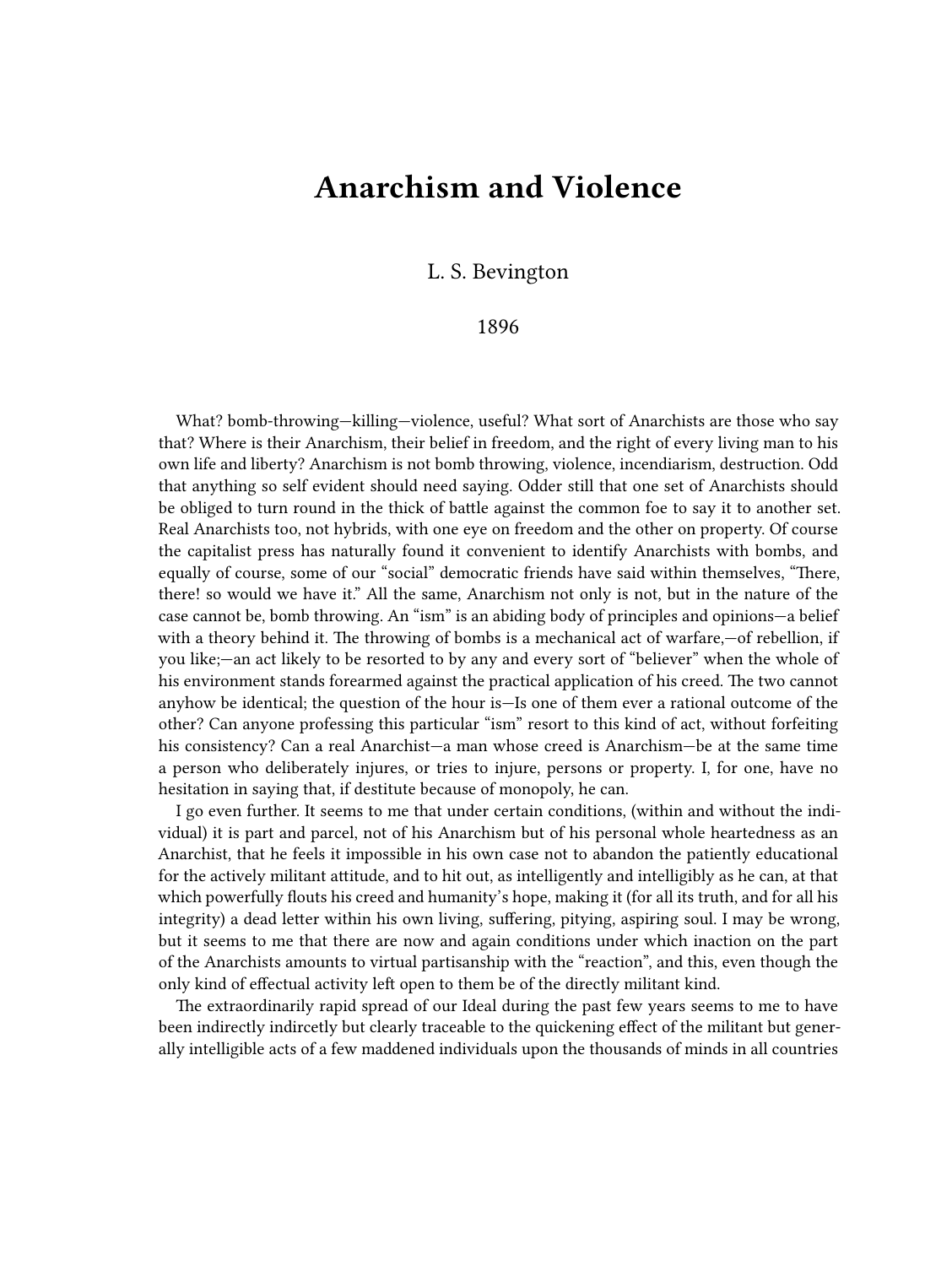which were already unconsciously hungry for the Idea, and which found themselves thus compelled to closer reflection and aroused to definite self‐recognition as Anarchists.

For what is Anarchism? Belief in Anarchy as the ultimate solution of all social and economic difficulties. A belief, that is, that Anarchy (or freedom from laws made and fixed by man for man,) is the ideal state in which alone complete harmony and a self adjusting equilibrium between our individual interests and our social instincts can be secured and maintained. A belief that nearly all human depravity on one hand, and nearly all human wretchedness on the other, have been brought about through men's bondage to the coercive regulations imposed by fallible, purblind humans on one another, in the interests, not of general progress and universal friendship, but of this or that imposing class. Anarchy, which claims the full release of the majority from the dictation of the minority, and likewise the full release of the minority from the dictation of the majority, means, further, the removal of all the enervating restrictions and excuses which have hitherto hindered the individual from developing his self-controlling tendencies in spontaneous obedience to the inevitably social and peaceful instincts of his own humanity, as a creature who from time immemorial has been incessantly dependent on his fellows for all the necessaries and amenities of life. Anarchy means a life for man analogous, on a higher plane, to the life of bees, beavers, ants, and other gregarious creatures, who have not only all natural resources, but also one another's products freely and peacefully open to them, and who do but cooperate the more perfectly and happily in securing the common interests of all for the fact that they are free, as individuals to follow their inherent instincts and inclinations untrammelled by considerations so foreign to their well being as property laws within their own communities.

Despite its supreme advantages, our faculty of language has immensely complicated and confused our development as social beings, since it has decoyed us by means of dangerous and misleading abstractions from the surely and safely educational paths of actual experience, causing a long and painful digression from the natural high road of our progress as a species.

Language!—hence, on one hand, the abstractions, "property", money, credit, law, subjection, crime; and on the other, those sad resulting concretes,—poverty, parasitism, degeneration, despair, and the wholesale tormenting of man by man. Nature shows us that among wild creatures, destitute of true language, and so safe against abstractions and prejudices, it is precisely the most social which have become the most intelligent. We human beings cannot develop develope wholesome customs, at once tough and flexible,—self modifying and fitted to our individual comfort and our reciprocal protection by one another, so long as we are harassed by the crude provisions of artificially coercive law. And we are, one and all, the poorer for this.

For, surely, the world's wealth should be at least as freely accessible to every human creature as it is to every other creature. Surely the natural human being should be as free to use his whole set of faculties from the first, and so to be a joy to himself and a welcome "fellow" to his fellows, as is the mere bee or beaver. It would be possible enough if once we could explode that property superstition which involves, and ever must involve government—or the coercive regulation of everybody's life and chances so as to suit those who can obtain prohibitive custody of the natural and produced capital of the race.

But now—what is there about Anarchism which should suggest, justify, or render intelligible the use of violence in any of those who profess it? Anarchy in itself bodes peace; with happy, amicable co-operation. Where Anarchy is already the rule with an intelligent species, deliberate violence, whether organised or not, can never be needed between the members of that species, but only in casual self‐defence, or in the repelling of aggression from without. (Even under Anarchy,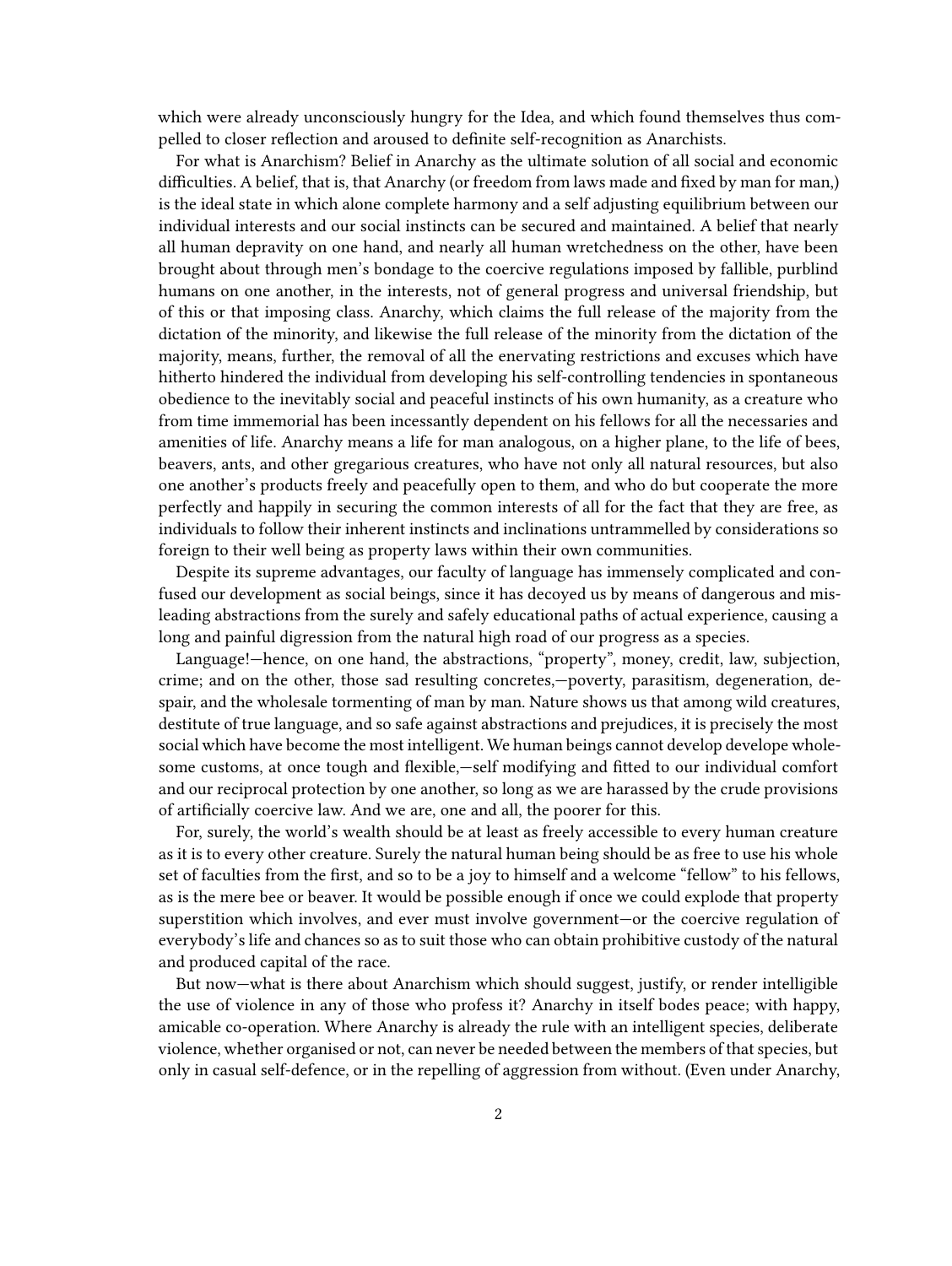I fear we shall sometimes have to kill rattlesnakes, tigers and noxious vermin!) Anarchy, however, means—No more dividing of a race against itself, through the contentious and antagonisms of nations and classes; no more dividing of the individual against himself, as a luckless creature who can only be his best, socially at his own risk and cost; or, egotistically, at social risk and cost.

Were the conditions in which we live our present lives a condition of freedom from all laws that fall short of, or are in conflict with the natural and salutary laws of life—then indeed would violence find no place in our conduct towards our fellow mortals.

But we live in a world where property-getting is made virtually compulsory, under penalty of one kind or another; and to us also who abominate property‐seeking and property‐wielding as the poisonous root of every misery and turpitude. We who are full of the spirit of what shall be, and who ceaselessly and hungrily press towards its realisation, cannot—dare not—be frankly and fully ourselves in our dealings with our fellows, because some of these fellows have decreed that neither industry nor good citizenship shall be the passport to food and freedom, but solely and simply—money, or its phantom "credit". But, so long as Government exists, we cannot, even as an experiment, establish Anarchy , ' we cannot live our individual lives as Anarchists,—freely, uprightly, simply, generously, bravely—in the midst of a political society where it is virtually punishable with death or misery to turn one's back on legal considerations for the sake of moral considerations. We cannot live as we wish in an artificial society presided over by an unpunishable set of punishers—any Government. Government, whatever its form, is Property's body guard and hireling, and in the nature of the case cannot admit the independent freedom of any citizen whatever without self frustration. So long as artificial Law exists, every citizen falls perforce into one of two categories, he belongs virtually either to the property seeking, law abiding class, or to the law breaking, law ignoring, "criminal" class. The law may not legally be experimented upon or even improved upon by extra-legal methods; it will punish you if you ignore its provisions in any of your dealings on the plea of having discovered a shorter or better way to well-being. And another desperate feature of the Anarchist case lies in the fact that Government is a permanent necessity so long as property remains a recognised and tolerated institution. So long as this purely conventional bond between any man or men, and any thing or things, has to be recognised as a preliminary to every kind of action, and is made to usurp the place of, and to crowd out natural and simple purpose on every occasion, such recognition must be maintained under penalty—by force—against those who would go their way, however harmlessly regardless of its bars and boundaries.

Meanwhile, the Anarchist is not a mere claimant for intellectual liberty of thought and speech respecting these things. Even these lesser boons are not fully granted by those in power, for the idea of freedom is as attractive as it is sound; nature takes care to award a specially intense kind of happiness to the consciously attained correspondence of logical Idea with vital and ineradicable instinct; and Anarchism strikes home, and takes deep root in precisely most discriminating minds where-ever it gets a chance of propagation. The State, like its sinister coadjutor, the Church, fears full daylight, and is perfectly consistent in discouraging plain‐speaking—diplomatically.

But the Anarchist, as I said, claims more than the right to hold and expound his creed; he feels no rest, and he will give us no rest, until way be made for its natural expansion, and its is practical realisation, as a principle of life. For he feels, sees, knows, and at no moment forgets all the evils caused by the laws of property, and by the Governments which in cold blood concoct, and cruelly enforce them. He is heartily tired of being made an unwilling party to that which he repudiates as monstrous.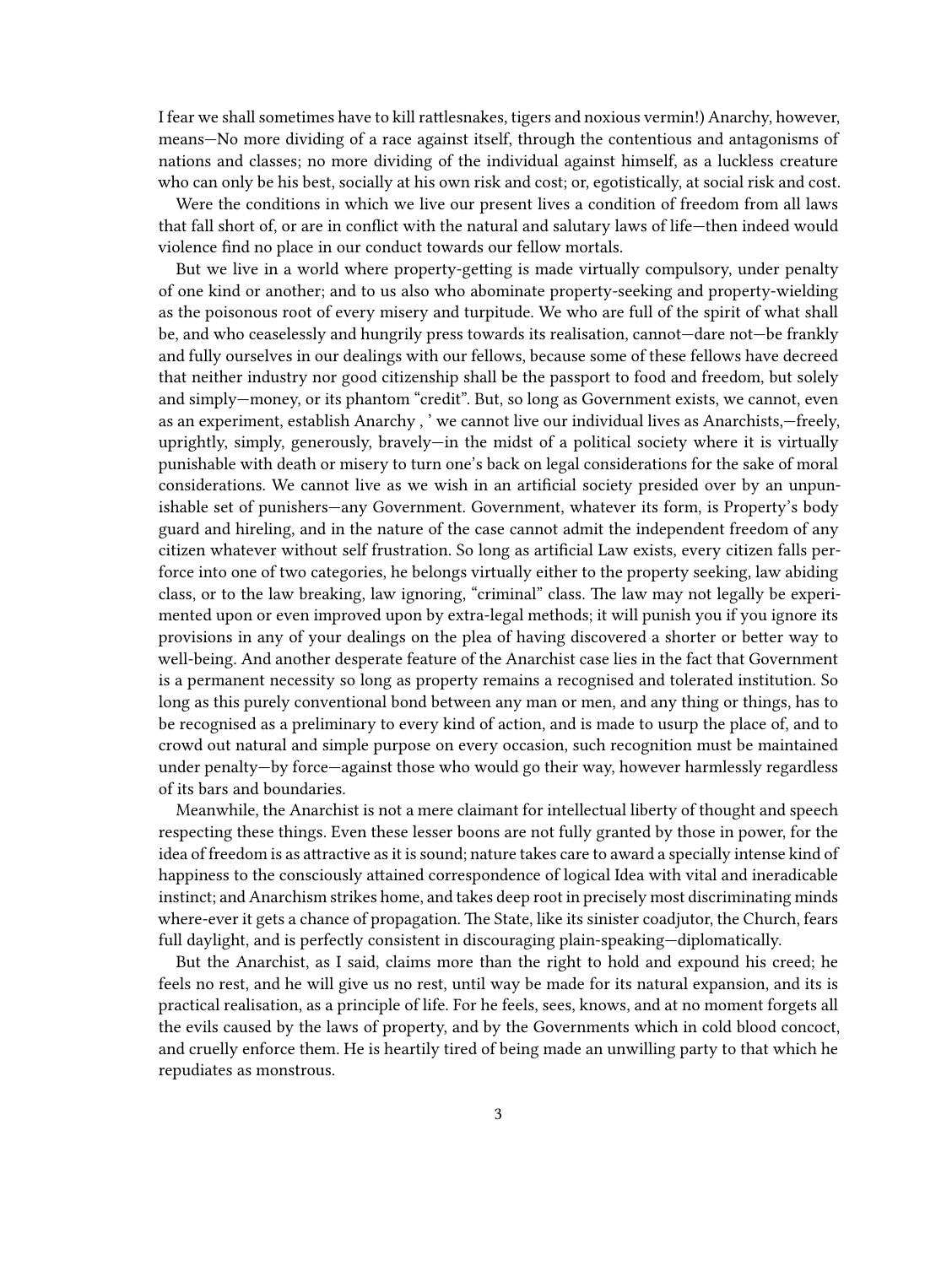So we see that the Anarchist is in a unique position. Of all would‐be experimenters, benefactors, or deliverers, he alone is a person who by virtue of the principles he holds must be a revolutionist, and so must have, not one party, but all parties, not one sect, but all sects, not one nation, but all nations, as such, dead against him. For he would overthrow or break down every frontier, as well as every form of law-making and of prosecuting domination. The law, if you tease it enough, will help you slowly to minimise every minor evil contained within its own provisions, but will never aid you one step towards its own eradication as the chief evil of all. It is useless now as it was in the days of the revolutionary Galilean to look to Satan for the casting out of Satan. Nature is against that plan. No evolving thing stops in mid-career of development along its own lines, and puts an end to its own existence just because you tell it to. A cancer that has got a good hold of the living tissues which its foul life is torturing and disabling, will not dissipate itself merely because the physician and the patient join their hands in prayer to it to do so. The cancer is, so to speak, quite within its rights if it replies—"Why, I am quite as much part of the general order of things as you are. The law of evolution regulates my development just as truly as it does yours. I have got a hold on you because you are just what I require to feed on; and I shall not die of my own accord until I have eaten you up first." So then the surgeon is sent for, and the enemy is audaciously and summarily dealt with.

Similarly, you cannot blame Capitalism for developing after its kind. The Property‐Tyrant may cease to call himself a ruler and law‐maker. A sect of Mammonites, which would be a pestiferous sect if it could, is now in the world, declaiming against the government, not of man by man, but of the propertyist by the politician, and sometimes assuming the name of Anarchist—but demanding, under all disguises, Absolute rule by the Property‐holder.

Another sect declaims futilely against private property while proposing the official direction of all property holding in the common interest. These two things, Individualism here, Democratic Communism there, seem at first glance opposed in principle. They are not. The evolution of the idea of domination has developed two branches from a parent stem; there are ideas nowadays of how the governing is to be done. One is plutocratic, and says—"Leave me my purse, and leave me free to do my will with you by its means." The other is democratic, and says—"Give me your purse, and leave me free to do my will with you by its means." But we will listen to no 'crat at all; the wage system is developing after its kind, so is the Government superstition. In their nature intimately dependent on one another, in destroying the root of one, we destroy both. Capitalism must evolve—but if we love its victims, and either through experience or sympathies participate in their sufferings, we shall see to it that the cursed thing be laid low in mid career.

The enemies of our cause are exceedingly anxious that no moral distinctions be drawn on this burning question of Anarchist violence. The big, indiscriminating, morally inert public are encouraged in their prejudices by the capitalist press, which is at once their sycophant and their deceiver. For the blind and their leaders all violence is held to be vile, except legalised and privileged violence on an enormous scale. Cordite, manufactured wholesale by poor hired hands for the express purpose of "indiscriminate massacre of the innocent" in the noble cause of markets and of territory, is regarded with stupid equanimity by the very same public who are taught by their pastors and masters to cry "Dastard!" when a private individual, at his own risk, fights a cordite-manufacturing clique of privileged rogues with their own weapons.

Of course we know that among those who call themselves Anarchists there are a minority of unbalanced enthusiasts who look upon every illegal and sensational act of violence as a matter for hysterical jubilation. Very useful to the police and the press, unsteady in intellect and of weak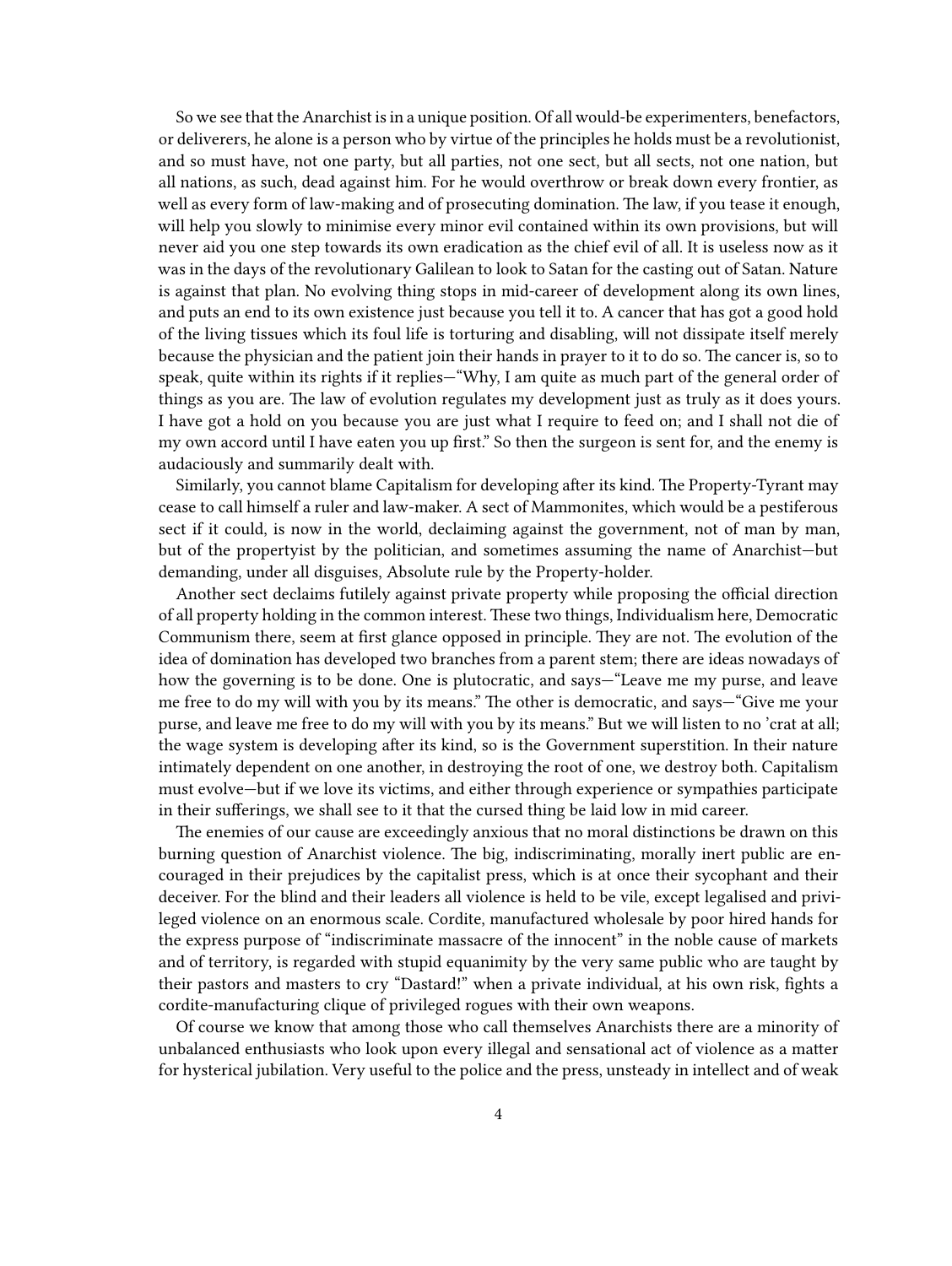moral principle, they have repeatedly show themselves accessible to venal considerations. They, and their violence, and their professed Anarchism are purchaseable, and in the last resort they are welcome and efficient partisans of the bourgeoisie in its remorseless war against the deliverers of the people.

But let us stick to our text—"Bomb‐throwing is not Anarchism"; and whenever violent action is unintelligent and merely rancorous, it is as foolish and inexpedient as it is base.

Killing and injuring are intrinsically hideous between man and man. No sophistry can make "poison" a synonym of "food", nor make "war" spell "peace". But there are cases where poison becomes medicinal, and there is such a thing as warring against the causes of war. No Anarchist incites another to violence, but many an Anarchist repudiates, as I do, the hypocritical outcry against Anarchist militancy raised by those who pass their lives in active or passive support of the infamous institutions which perpetuate human antagonisms and effectually hinder the arrival of that peace and prosperity for which the world is waiting.

Meanwhile let us leave undiscriminating killing and injuring to the Government—to its Statesmen, its Stockbrokers, its Officers, and its Law.